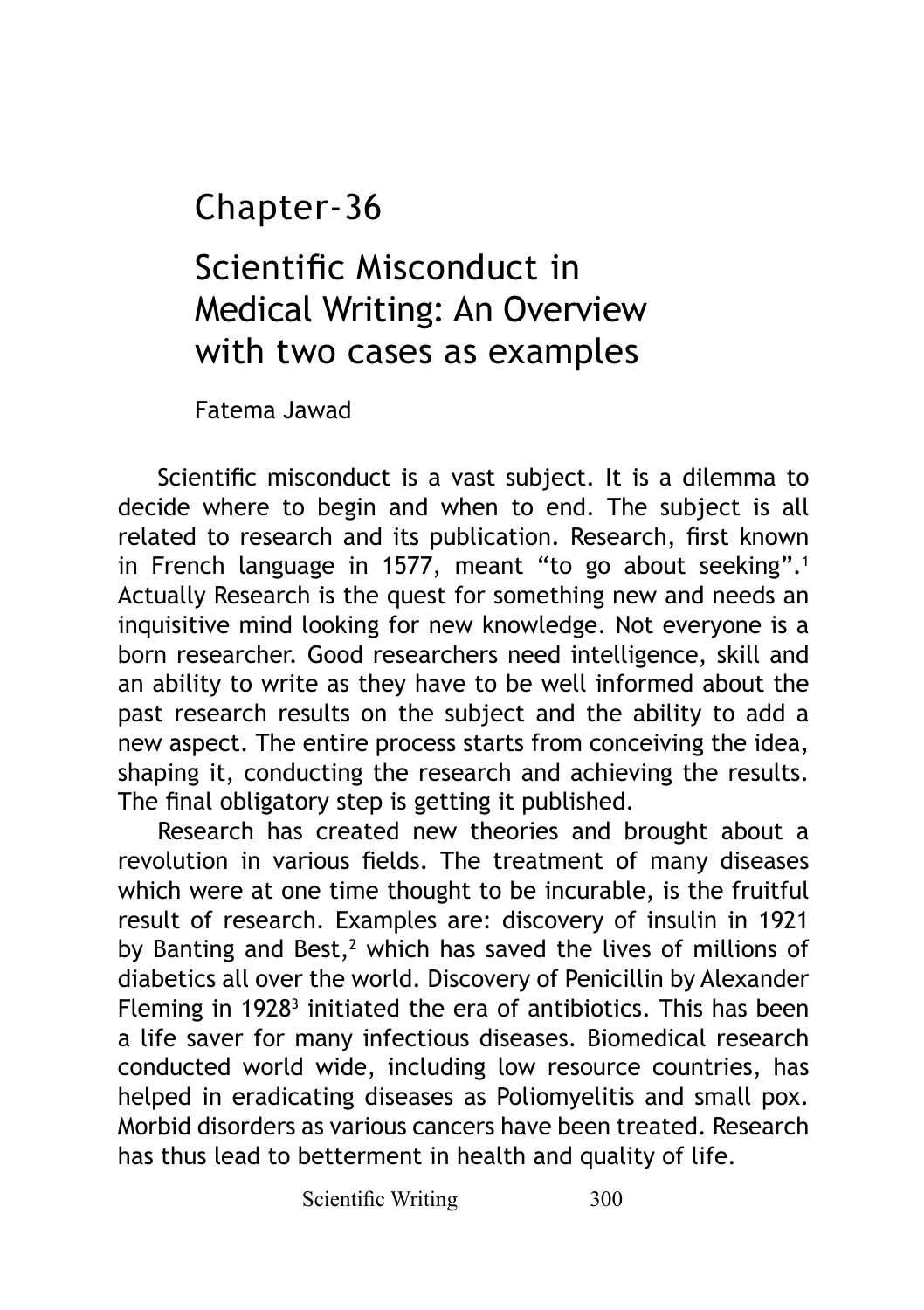For conducting good research and its publication a code of conduct has to be followed. This is the umbrella of ethics which has pre-determined, acceptable rules formulated by the community of scientists as, Committee on Publication Ethics (COPE), International Committee of Medical Journal Editors (ICMJE), World Association of Medical Editors (WAME), European Association of Science Editors (EASE) and many others. Publication of research results is a moral obligation as this is necessary to disseminate knowledge and assist other researchers to investigate further. Clinicians learn to give better care to the sick.

All institutions involved in research have pre-determined principles and regulations for conducting good and ethical research. The important ones are, Honesty, Integrity, cooperation, accountability, professionalism and safety of all involved. **Responsible conduct of research or** "conducting research with professional responsibility" and **Research integrity or** "steadfastly adhering to high moral principles and professional standards" are absolutely mandatory.<sup>4,5</sup>

At times, questionable research practices are observed. These are "actions that violate traditional values of the research enterprise and may be detrimental to the research process."5 Research misconduct comprises of falsification, fabrication and plagiarism.

# *Components of Scientific Misconduct:*

- 1. Plagiarism: Piracy stealing
- 2. Fabrication: Desk Top Publishing
- 3. Falsification: Tampering with data/results
- 4. Duplicate or Redundant Publication: Multiple Publications of same data.
- 5. Conflict of Interest which could influence the results
- 6. Authorship Problems: Get maximum benefit with minimum efforts due to unauthorized persons included or deserving persons excluded.
- 7. Ethical Review Board: Missing Approval of the authority.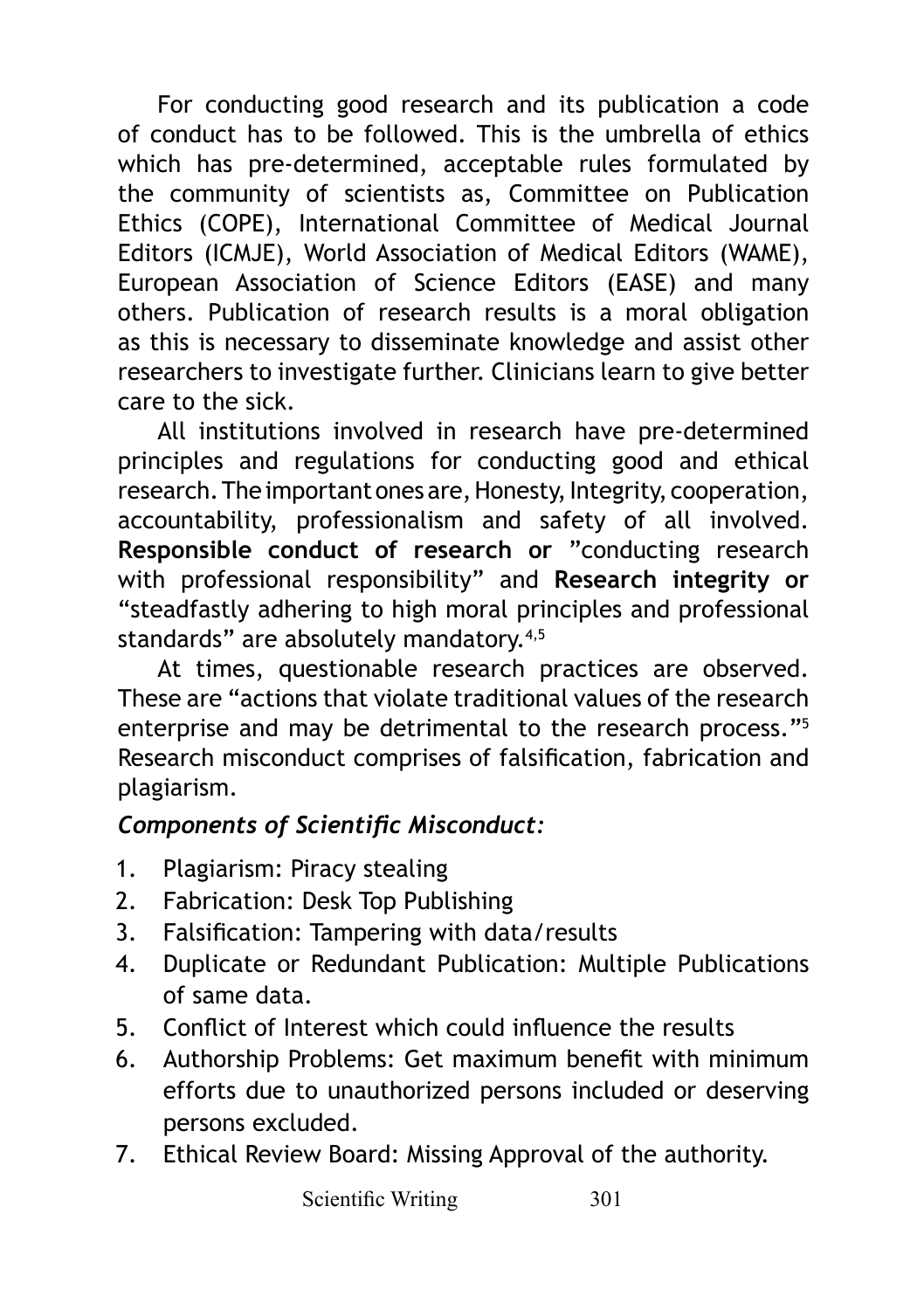# *Plagiarism:*

This is derived from the Latin word *"plagiaries"* meaning *"kidnapper".*<sup>6</sup>

Collins dictionary describes it as, "The action of using or copying someone else's idea or work and pretending that you thought of it or created it".7

# *There are various types of Plagiarisms as:*

- Word for word
- $\bullet$  Mosaic
- Paraphrase
- Stealing of Ideas
- $\bullet$  Salami slicing
- $\bullet$  Cyber.

# *Word for Word Plagiarism:*

This is defined as *"Copy and Paste with No referencing."*  An entire paragraph is lifted intact and used in the authors' article. A graph from another article is inserted in the authors' manuscript as their own. Usually, a great part of the introduction or discussion is copied from another article making the task easy.

# *Mosaic Plagiarism:*

This is borrowing ideas and opinions from another source and adding a few words or phrases to it. This at times mixes up the two ideas and can cause confusion. If no credit is given to the original author by referencing, it is plagiarism.

# *Paraphrasing:*

This is obtaining information from other pertinent literature and summarizing it in ones own words. It is usually used in the introduction of an article. If no reference is provided it is plagiarism.

# *Stealing of Ideas:*

Changing a few words here and there, or changing the order of a few words in a sentence or paragraph from an article, is still plagiarism of ideas. Ideas are usually stolen while reviewing an article.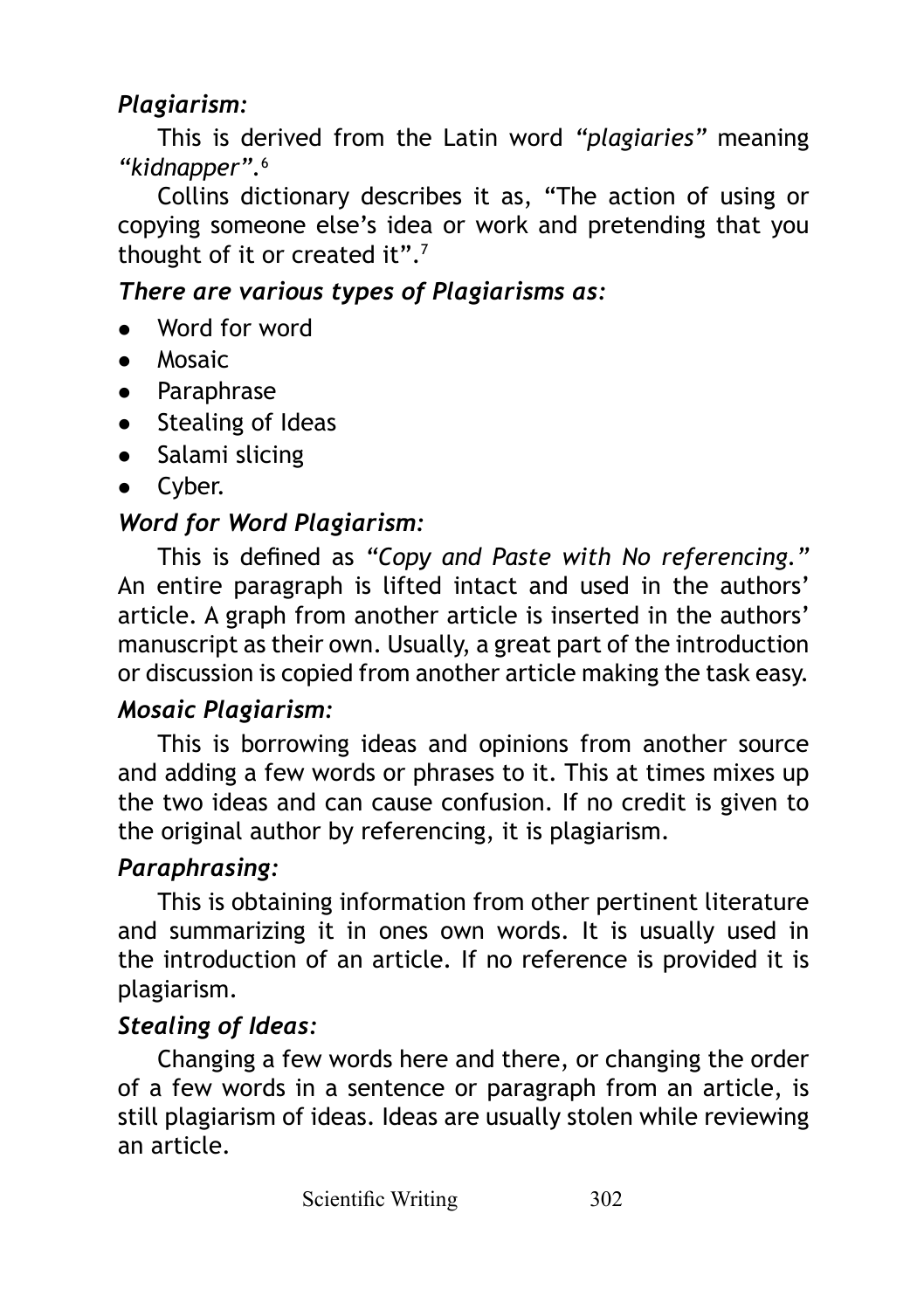# *Salami slicing:*

This can be called fragmentary publication. In an on-going research, early results are often submitted by the authors without stating that the project is still incomplete. These may not be sufficient to provide the correct implication. The final results are published later. This is called *"salami"* slicing and it places burdens on editors, peer reviewers and readers to get to the right perspective.

# *Cyber Plagiarism:*

Cutting and pasting information from web pages and then claiming it as one's own original work is Cyberplagiarism or webnapping.

# *Fabrication or Desk Top Publishing:*

The entire data and results are fabricated without any actual research being done. This can be called invention of data or cases. It is not very commonly encountered but there are examples as that of Mr Pearce, a senior obstetric consultant at St George's Hospital, London in 1995, when he claimed that he had re-located an ectopic pregnancy in the uterine cavity and the woman eventually had a normal baby. The fabrication was detected and Mr. Pearce lost his job.<sup>8</sup>

# *Data Falsification:*

To make the results attractive, negative or undesirable results are left out, missing data is not revealed or the adverse effects of a drug are not reported. This amounts to wilful distortion of the data or Falsification. A recent example is of Dr. Haruko Obokata of Japan, who plagiarized her past work and possibly falsified her data on stem cell research – Nature  $(2014)^9$ 

*Image Manipulation:* is a sub category of Falsification. It is an act of inappropriately altering or enhancing the quality of an image in order to present the image factitiously better. It is done by combining, cropping, correcting, restoring, and blending photographs or original artwork.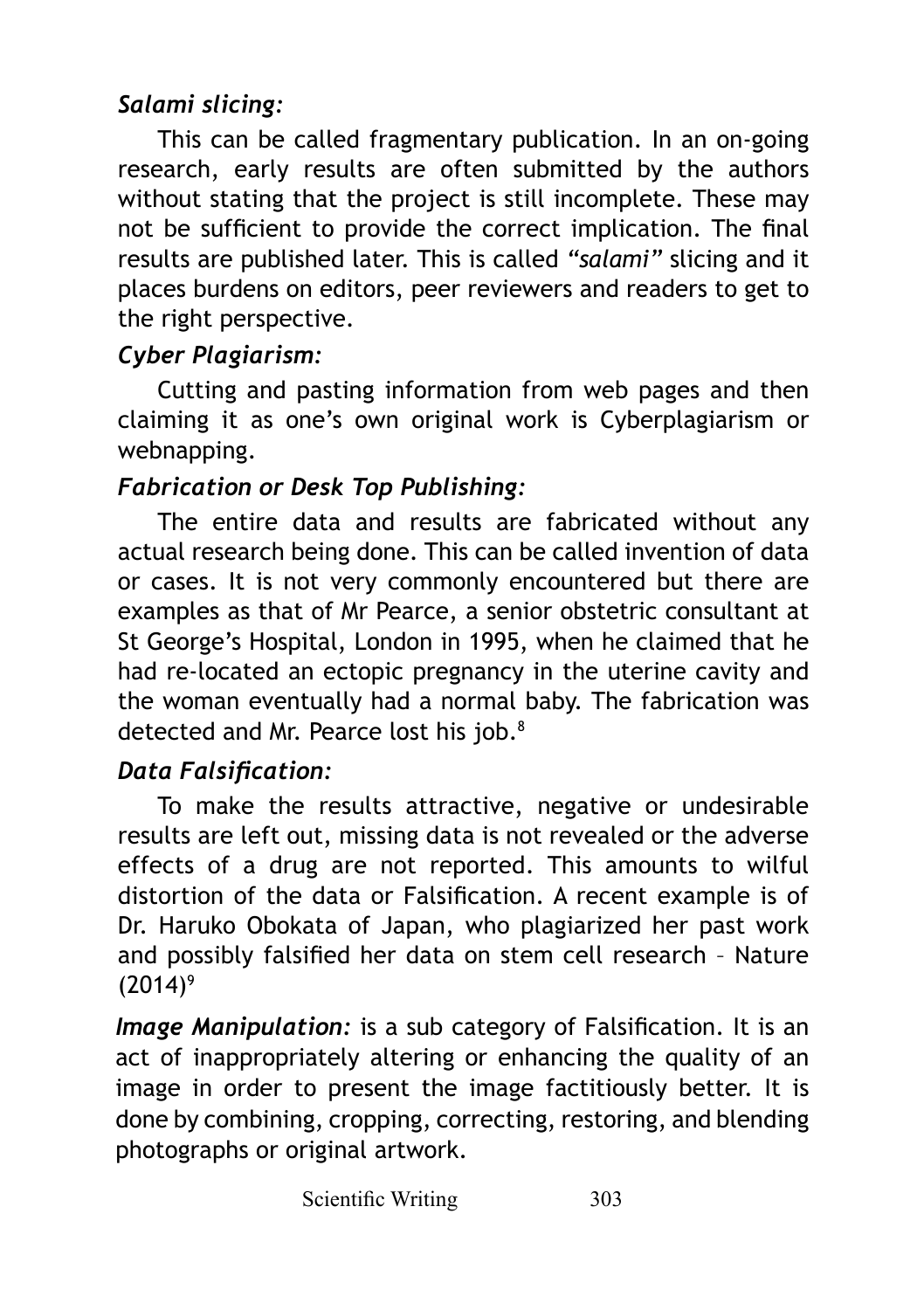# *Duplicate publication:*

This is making minor changes in the same data with identical text and slightly changing the authors order along with a few alterations in the title and submitting to another journal. *Redundant Publication:*

This is publication of a paper that overlaps substantially with one already published in print or electronic media. It can be the same data with somewhat different text as additional data or a different analyses. No reference of the other article is provided. This can result in double counting.

# *Conflict of Interest:*

When judgment on an article could be influenced by personal relationships, honoraria received, financial relationships, relationship with industry or academic competition, it amounts to conflict of interest. This should always be declared.

# *Authorship Criteria:*

 Substantive intellectual contributions to the project merit authorship.

Authorship order should be based on each author's contribution to the project. The decision should be made before the research is started and mutually agreed upon by all authors. Colleagues who have helped can only be acknowledged.

Authorship criteria have been precisely defined by the International Committee for Medical Journal Editors (ICMJE). The Guidelines for Authorship  $(2015)^{10}$  are as follows:

- 1. Substantial contributions to the conception or design of the work; or the acquisition, analysis, or interpretation of data for the work; AND
- 2. Drafting the work or revising it critically for important intellectual content; AND
- 3. Final approval of the version to be published; AND
- 4. Agreement to be accountable for all aspects of the work in ensuring that questions related to the accuracy or integrity of any part of the work are appropriately investigated and resolved.

Every author has to fulfill all four Requirements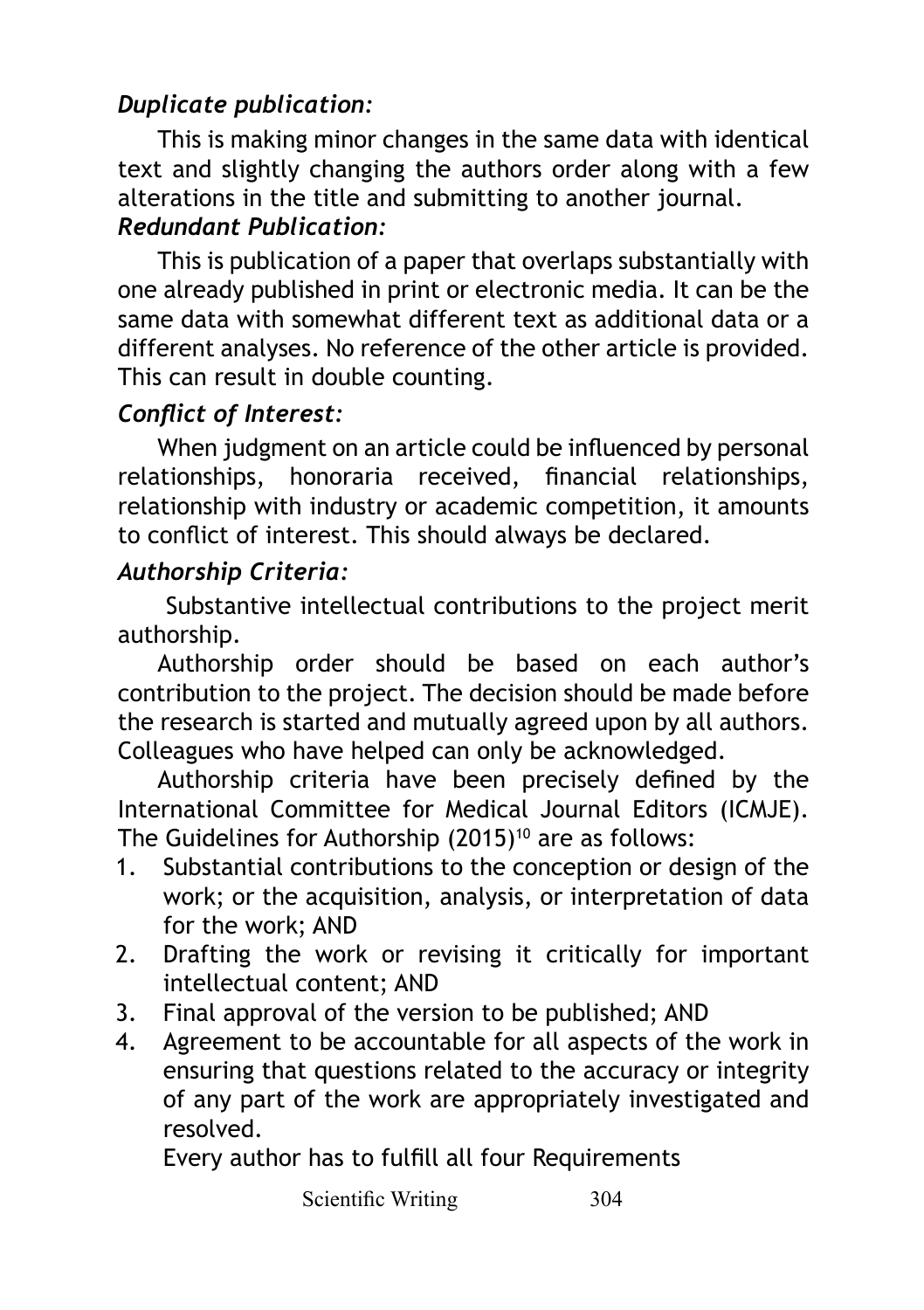# *Ghost Authors:*

These are people not involved in the research but have the skills of writing. Usually they are paid professionals and the authors do not disclose their names. They are used more by the industry who have funds. Researchers who are not very comfortable with writing articles or are short of time use their services. The disadvantage of having an article written by a professional writer can be that the underlying experiments may not be clearly understood by the writer and context of the work can remain unclear. The relevant facts can be diluted causing errors.This can lead to a poor presentation of the research results.

#### *GIFT Authorship:*

This is including an author, usually a senior faculty member, who has not participated in the research or writing the results. It is usually adopted by a junior researcher to gain recognition. At times the senior may not be aware of it. Occasionally a senior researcher may desire to take credit from a junior member to gain an increase in citations or to add credits on his curriculum vitae. This is also known as Unethical Bribery.

#### *Institution Review Board: Missing Approval:*

An article submitted without an Institution Review Board (IRB) certificate cannot be considered for publication. Every institution having research facilities should have an IRB with a minimum of 5 experienced members. Each research protocol and informed consent document should be inspected to ensure protection of the research subjects. The certificate provided by the IRB should be enclosed with the article for publication.

The certificate assures, that appropriate steps were taken to protect the rights and welfare of humans participating as subjects in a research study, particularly the vulnerable group as children, elderly, mentally incapacitated, prisoners, poor and addicts.

#### *Why do researchers resort to unethical practices?*

There is a universal challenge on scholars to publish

Scientific Writing 305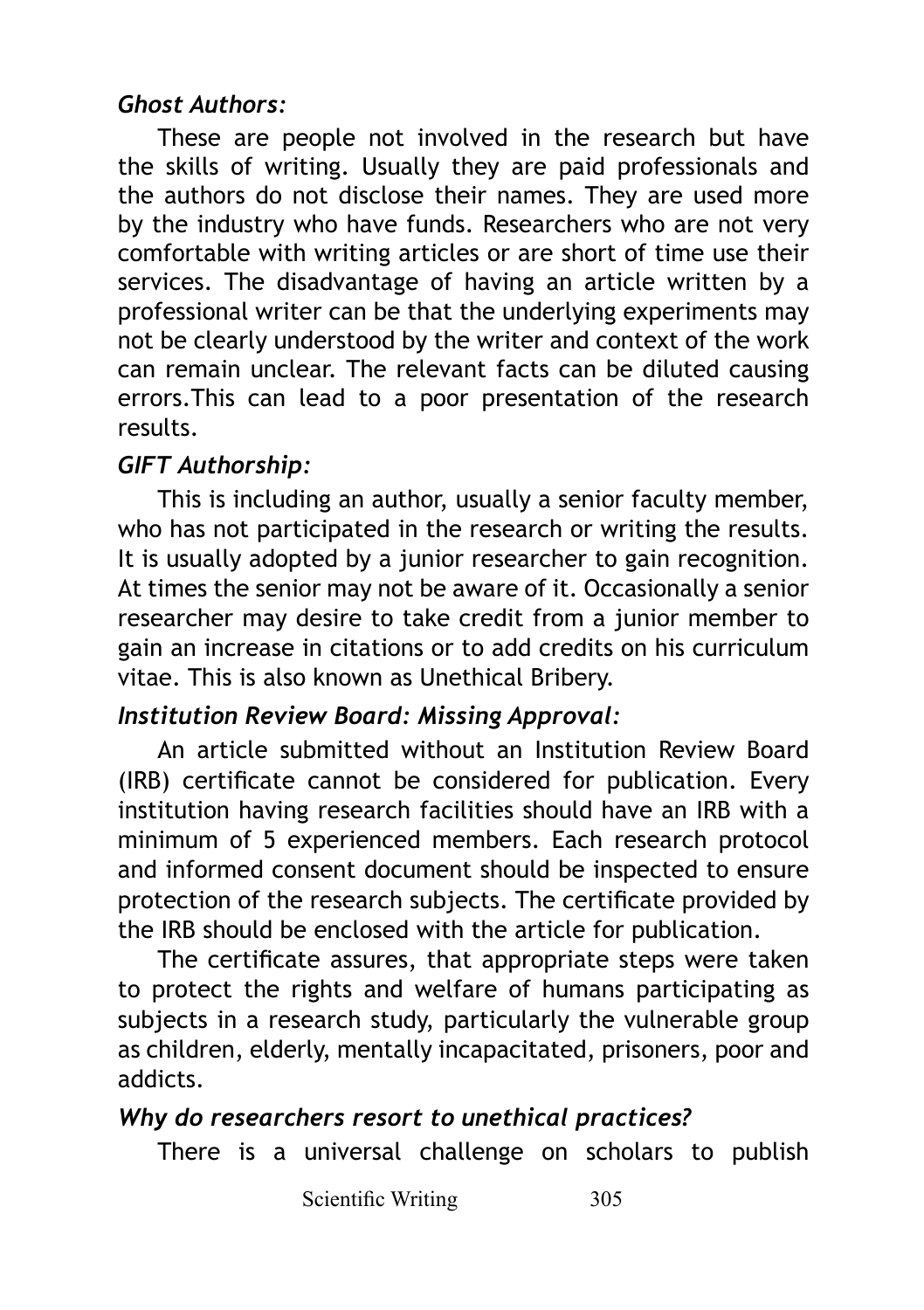research. It has also been made mandatory by the regulatory bodies for promotion in career and gain a degree or at times it is a matter of prestige. The individual may not be competent at writing or may not have sufficient time or intellectual resources to produce a good manuscript. Thus taking a short cut by using unethical means is a simple solution. At times the supervisors of students find investing their time as taxing. The students may not be given the correct knowledge and training specially on the

Table-I: The Principles of good research and its publication.<sup>11</sup>

- 1. *Honesty:* in respect of one's own research and others' and in writing it.
- 2. *Integrity:* fulfilling legal and ethical requirements.
- 3. *Co-operation:* open exchange of ideas and subject to scrutiny.
- 4. *Accountability:* to employers, funders and the public.
- 5. *Professionalism:* researchers having sufficient skills and training to do the job and meet professional standards.
- 6. *Safety:* of all involved in research.
- 7. *Authorship:* should be appropriate.

ethical norms of conducting research. The seniors may tutor the wrong methods to accelerate the process of performing research or writing an article. There is a dire need to produce strong and learned mentors to pass on the true message to the juniors. *How to avoid misconduct:*

Research integrity (RI) and responsible conduct of research emerged as a research topic in the 1990s after public reports of scientific fraud and the response by national policy makers to deal with the problem.12

"Research integrity can be defined as the trustworthiness of research due to the soundness of its methods and the honesty and accuracy of its presentation."- Draft Singapore Statement (2010) Dec 5, 2011.13

**'Responsible Conduct of Research' (RCR) refers to a wide range of areas of research compliance, professional conduct, and personal responsibility.14**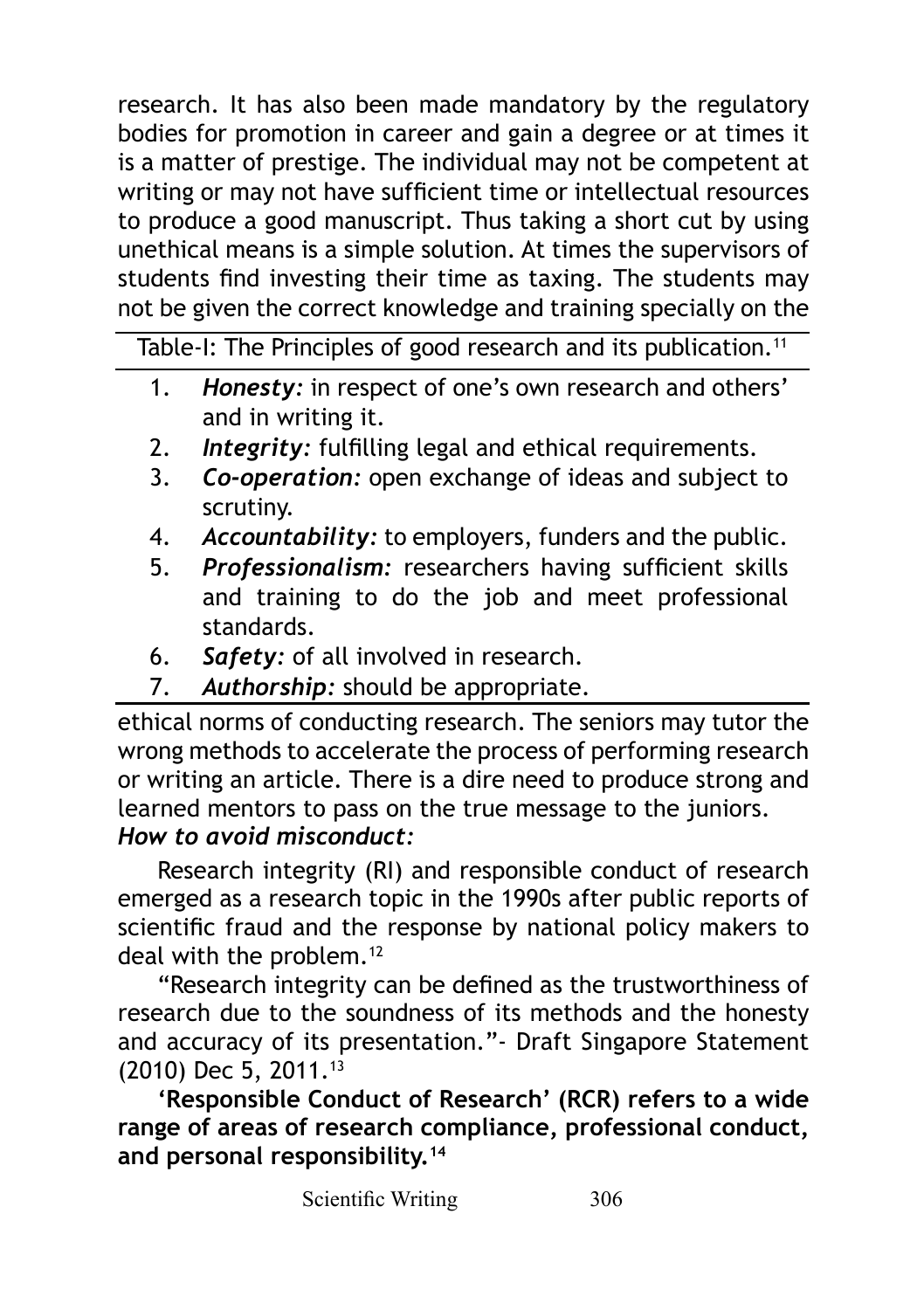Both RI and RCR are implied from initiation to conclusion of research. They include, conducting research and finally getting it published. The components comprise of:

- l **HONESTY -** convey information truthfully and honouring commitments.
- l **ACCURACY -** report findings precisely and take care to avoid errors
- **EFFICIENCY use resources wisely and avoid waste**
- **OBJECTIVITY -** let the facts speak for themselves and avoid improper bias
- l **Commitment to creating an environment that promotes responsible conduct** by embracing standards of excellence, trustworthiness, and lawfulness.

Following all the guidance provided by institutions involved in research and its publication, will assist the mentors and the students to perform honest research and publish the true results.

Some of the Helping Hands for conducting ethical research and its writing comprise of:

-Committee on Publication Ethics (COPE) https://publicationethics.org -World Association of Medical Editors (WAME) www.wame.org -International Committee of Medical Journal Editors (ICMJE) www.icmje.org

# *CONCLUSION:*

Research is necessary for promoting health and overcoming disease. Writing the research findings are obligatory to spread the knowledge to other members of the profession, researchers and the patients. For performing research and getting it published, the initial requirement is **Responsible conduct and Integrity.** If researchers adhere to the principles of these two guidelines, there will be no misconduct and true and honest results will be obtained and dispersed, leading to success in treatment of many diseases.

# **CASE-1**

#### *Plagiarism Word for word:*

An article published in one of the monthly issues of the Journal of Pakistan Medical Association (JPMA) in 2006 was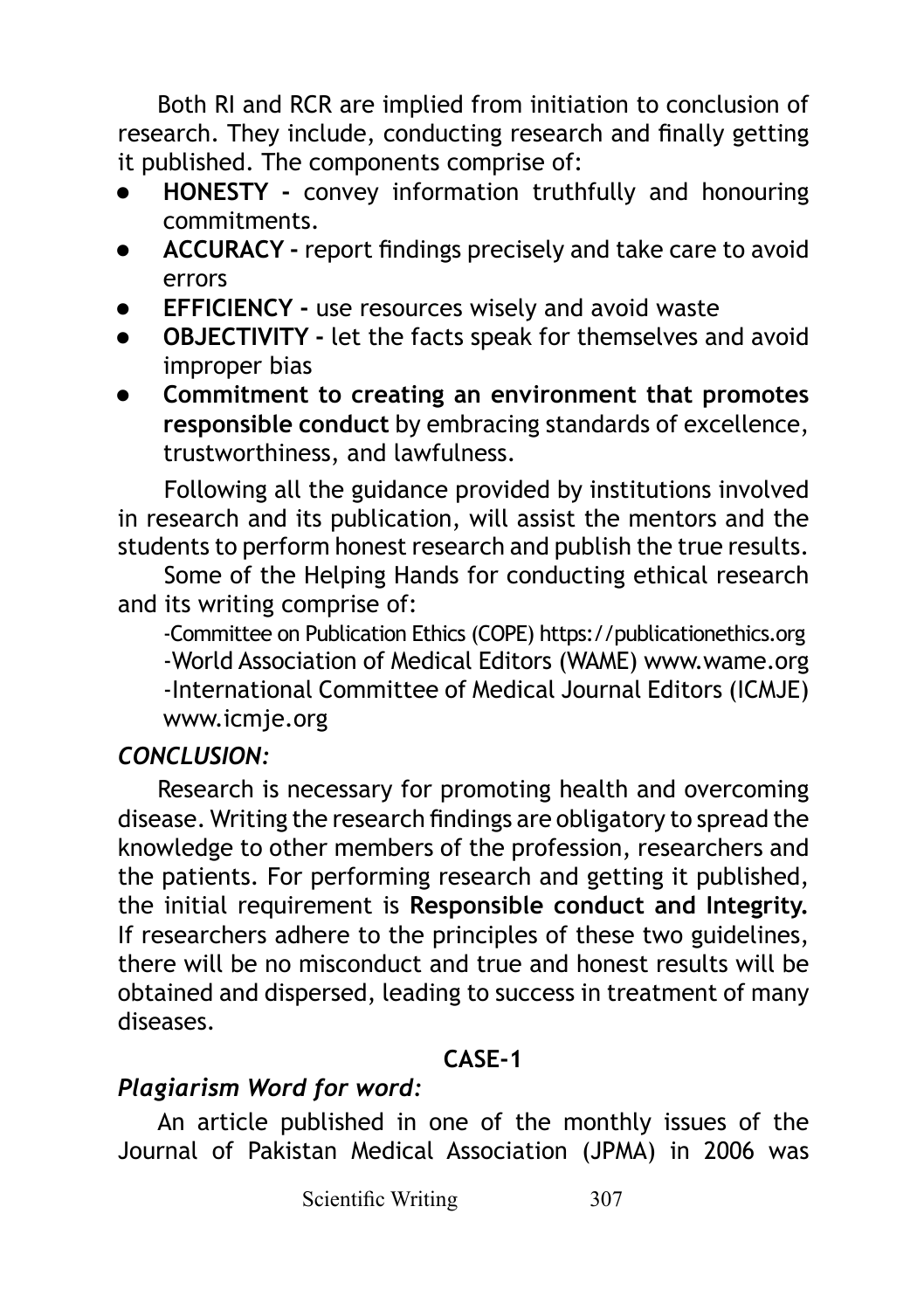reported by a reader to have been published earlier in an American Cardiology Journal in 2003 with a slightly changed title and American authors. The article submitted to JPMA was the same one with authors from Pakistan. After perusal, it was confirmed that it was the same article with change in names of the institution and the authors.

In those early years, JPMA did not have the facilities of scanning for overlapping of text. The authors who belonged to a teaching institution of Pakistan, were contacted and asked for an explanation. Both articles in pdf format were sent to them for providing their opinion.

It was made evident that taking an article from the web and making slight changes and replacing the authors names was unethical and a serious crime. According to COPE's guidelines, the corresponding author was asked to provide an explanation as this incidence called for a disciplinary action.

The author sent a prompt reply.The letter was in the national language, Urdu, stating that the author and his colleagues were not competent in the English language. He wrote that they were not aware that the article had been stolen. As they had difficulty in writing they gave their data to a friend whom they trusted and who worked on it and submitted it to JPMA.

The article was flawless and was immediately accepted after all the processes. The writer friend unfortunately passed away. The authors tried to prove their innocence by stating that they had not understood what the article was about, which was not acceptable by the journal. The authors were told that according to rules of ICMJE and COPE, the responsibility of an article from all aspects lies on all the authors equally.

The guidelines provided by COPE for redundant publication and plagiarism were adopted by the editor of JPMA. The first step was to retract the article from the JPMA website, National indexation agency, Pakmedinet and Pubmed-medline.

The head of the authors' institution was informed about the incidence and the regulatory authority, PMDC was sent a report with all supporting documents.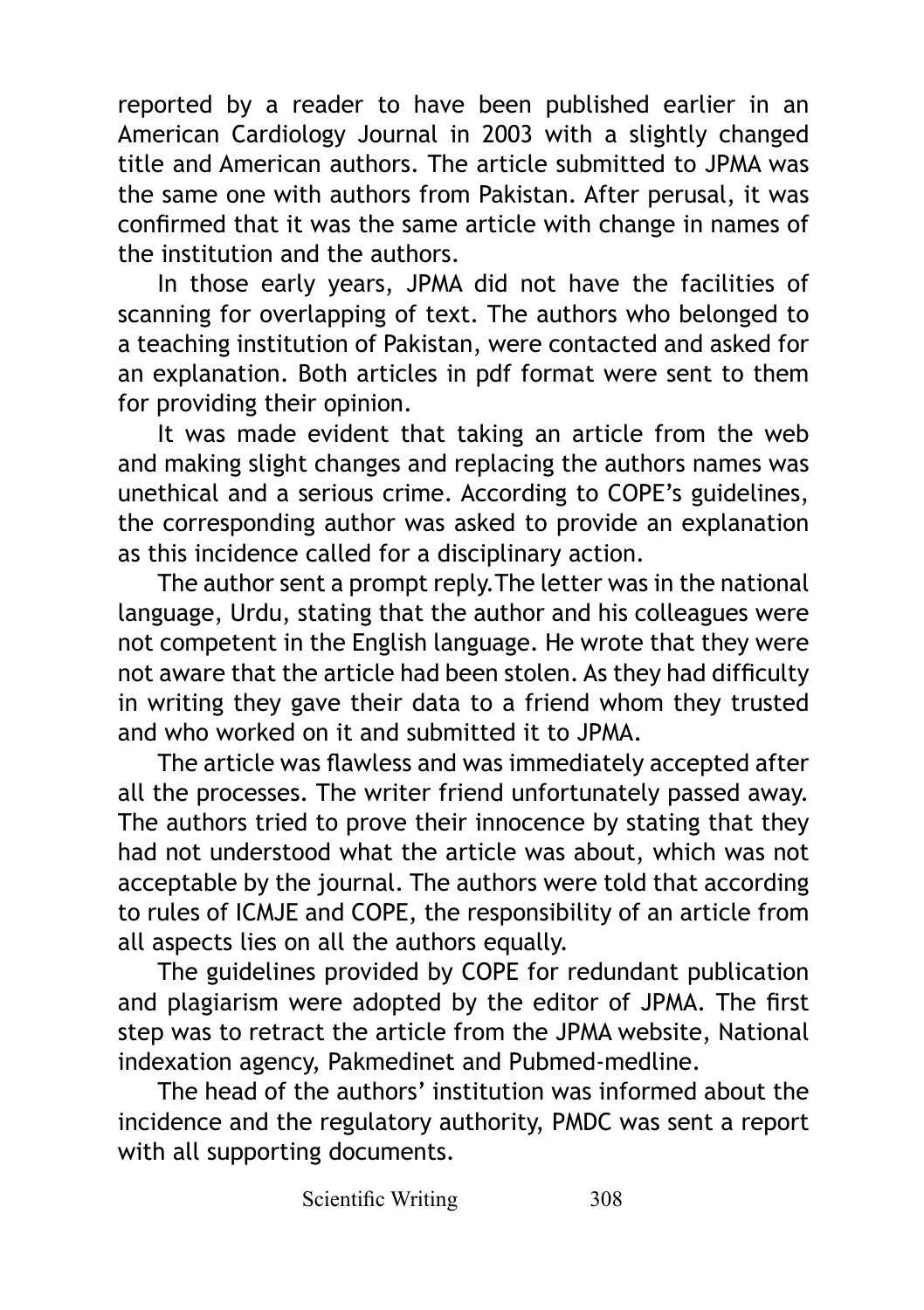This incidence of misconduct brought shame and disgrace to all the authors and as learnt later, their promotion was stopped.

This was an evident case of redundant publication or a total word to word plagiarism, which is unethical. The authors had to face embarrassment.

#### **CASE 2**

#### *Image manipulation:*

An article published in the prestigious journal *"Nature"* in January 2014, authored by a Japanese research scholar Haruko Obokata, from the Riken Center for Developmental Biology in Kobe was retracted in July 2014 after post-publication review. The reasons stated were plagiarized writing, misidentified images, and misreported data.<sup>15</sup> The data had been falsified.

# *The story goes as follows:*

Haruko Obokata, the lead author, who performed the studies and wrote the manuscripts, was found guilty of falsifying the data. Biologist Yoshiki Sasai, leader of the Riken research group, was a co-author on two of her papers. The research was on stem cells and figures had been manipulated to produce extra ordinary results.Sasai was the senior co-author, a top scholar having research spanning on developmental biology, stem cells and the generation of organs and tissue engineering. Sasai had planned to improve on each of his three-dimensional brain structures, for example creating a pituitary gland with a blood supply.<sup>16</sup>

Over the past several months, a post publication peer review raised questions on research misconduct on both publications. Investigations focused on the two papers about a simple new method for creating stem cells. The papers describing the method, called stimulus-triggered acquisition of pluripotency (STAP), were published in the prestigious journal Nature in January, 2014.17

On 1 April, the RIKEN committee investigating the case gave the judgement that Obokata had committed scientific misconduct by including in one of the papers a manipulated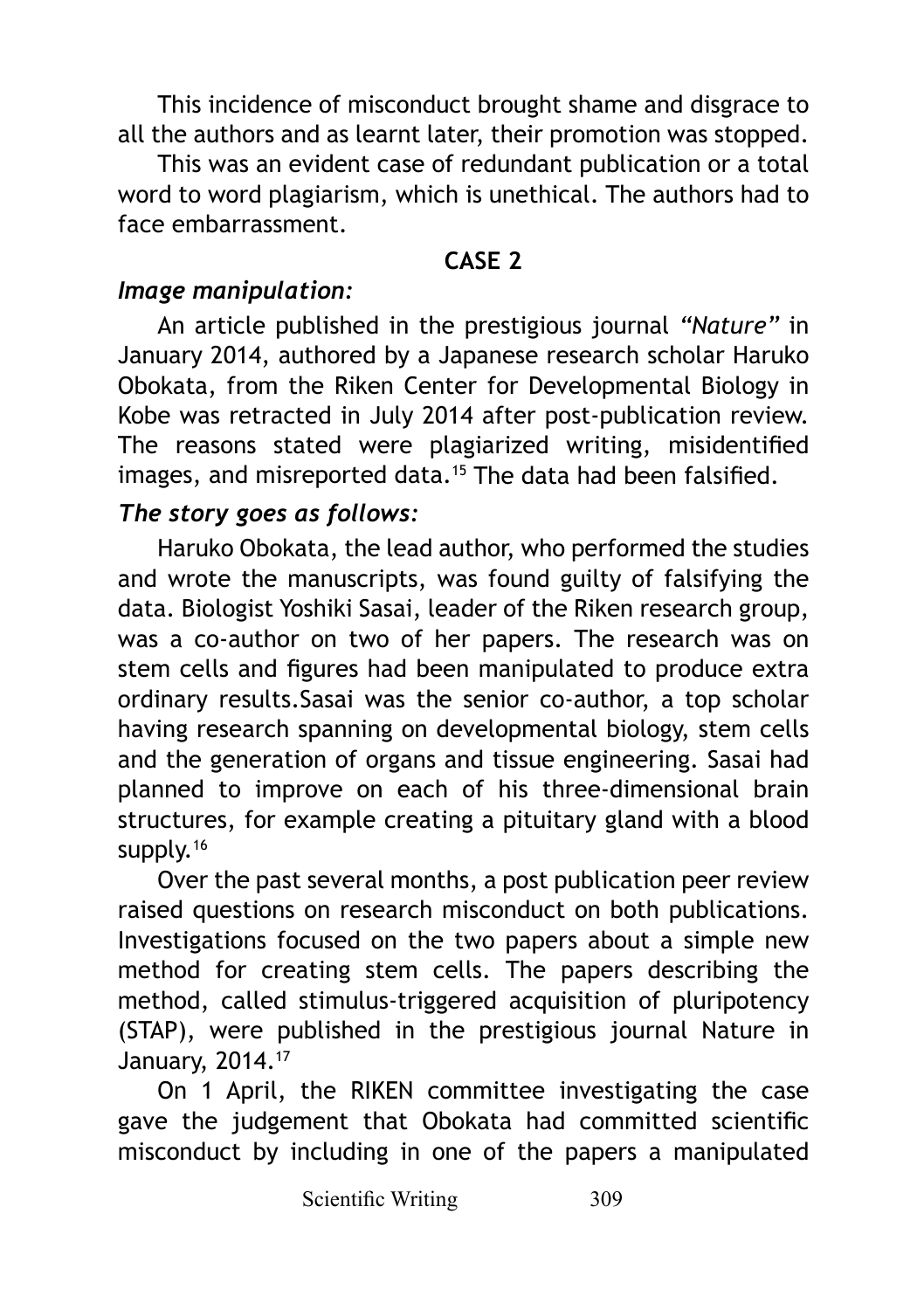figure and an image that she had already used in her dissertation to illustrate a different phenomenon.<sup>18</sup>

Sasai, the senior colleague and co-author, was cleared of any direct involvement, but he was found to have *"grave responsibility"* for failure in oversight of the project. He was awaiting the judgment of a RIKEN disciplinary committee who declared that Sasai should have taken more care to ensure the reproducibility of such extraordinary claims, and that he was guilty of overhyping the research.

The articles were retracted by Nature in August, 2014.<sup>19</sup>

Although Prof Sasai was not declared guilty of the offence, but he felt deeply ashamed which lead to his committing suicide on 4th August, 2014.20 A scientific fraud with a sad end.

#### **REFERENCES**

- 1. Research meaning. Available at: https://en.oxforddictionaries. com/ Cited on 7. January, 2018.
- 2. *"Diabetes and Insulin"*. Nobelprize.org. Nobel Media AB 2014. Web. 8 Jan 2018. http://www.nobelprize.org/educational/ medicine/insulin/index.html Cited on 7. January, 2018.
- 3. Fleming, Sir Alexander Definition of Fleming, Sir Alexander in English: https://en.oxforddictionaries.com/definition/fleming,\_ sir\_alexande Cited on 7. January, 2018.
- 4. Research Integrity. U.S. Department of Health & Human Services. Available at: https://grants.nih.gov/grants/oer.html Cited on 7. January, 2018.
- 5. ORI Introduction to the Responsible Conduct of Research By Nicholas H. Steneck. Updated edition. August 2007 Rules of the road. Chapter 1. Page 5-8 Published by the Department of Health and Human Services Office of Research Integrity. USA. U.S. Department of Health and Human Services (HHS) available at: here: https://bookstore.gpo.gov/agency/193.
- 6. San Jose State University, Plagiarism Tutorial, http://130.65.109.143/ plagiarism/tutorial/introduction.php Cited on 7. January, 2018.
- 7. Plagiarism definition and meaning | Collins English Dictionary. https://www.collinsdictionary.com/dictionary/english/ plagiarism. cited on 7. January, 2018.
- 8. BMJ News. Consultant struck off for fraudulent claims. BMJ 1995;310:1554.
- 9. Research integrity: Cell-induced stress : Nature News & Comment. www.nature.com/news/research-integrity-cell-inducedstress-1.15507.